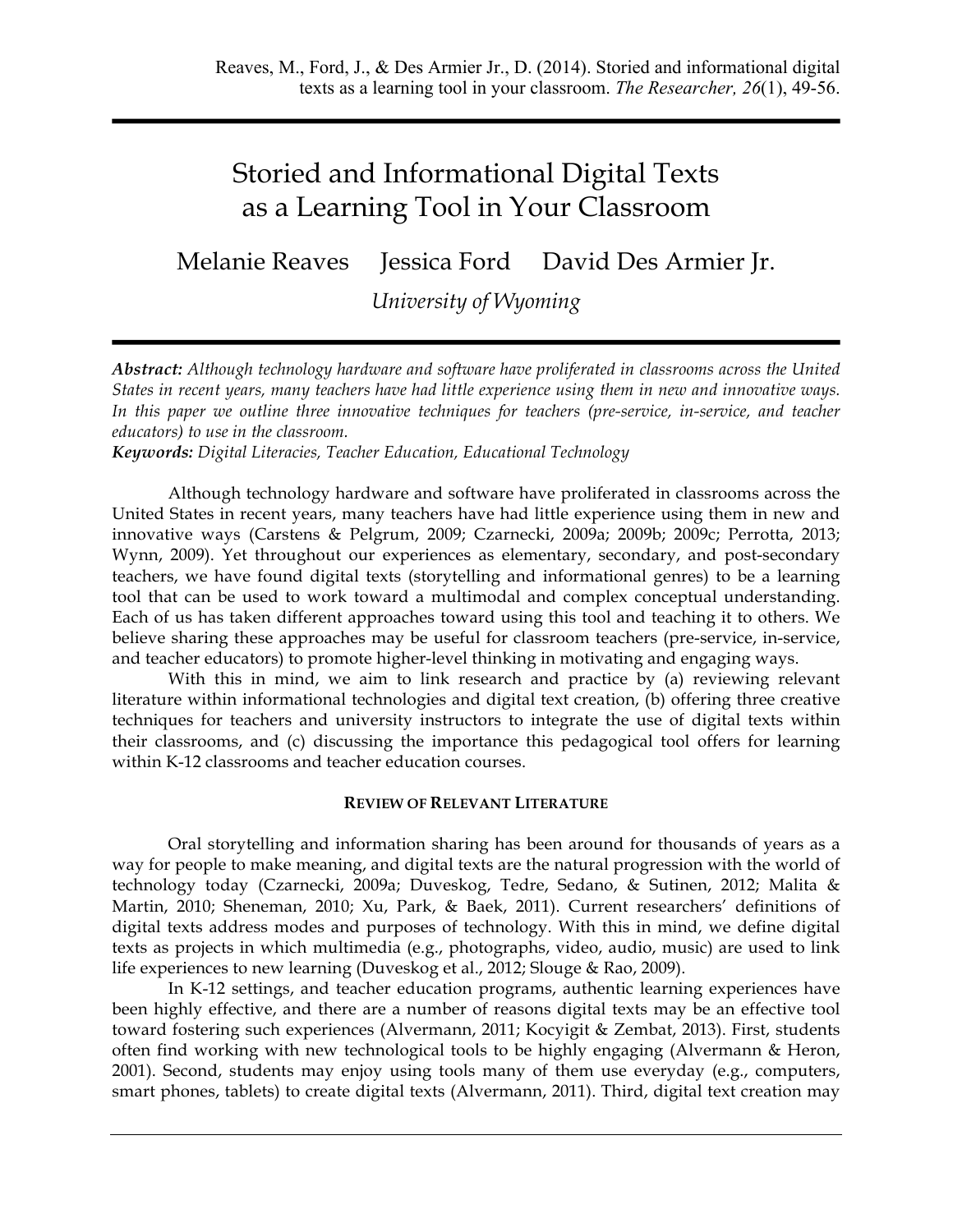help pre-service teachers move toward culturally relevant teaching in the classroom (Skouge & Rao, 2009). Fourth, the use of digital texts may prepare college students to use technology in more effective ways, which is a critical skill in a more global society (Condy, Chigona, Gachago, & Ivala, 2012). Finally, digital texts may also contribute to students' improved attitudes and motivation for learning, as well as increased problem-solving skills (Czarnecki, 2009b; Hung, Hwang, & Huang, 2012; Kocyigit & Zembat, 2013).

In spite of these numerous benefits to using digital texts, use of this innovative teaching tool remains underused in the classroom (Carstens & Pelgrum, 2009; Czarnecki, 2009c; Wynn, 2009). Carstens and Pelgrum (2009) reported hardware and software acquisition in educational environments increased between 2000 and 2005, while use of the technology remained comparatively low. Furthermore, when technology was used, it often leaned "towards the mundane and unimpressive end of the spectrum" (Perrotta, 2013, p. 322). Reasons behind this disparity vary. Some educators may consider the use of technology in the classroom as edutainment (Wynn, 2009). Teachers may also assume students already know how to use software (Sheneman, 2010; Xu et al., 2011; Yang & Wu, 2012), yet students may lack hands-on training on how to use technology in effective ways (Czarnecki, 2009c; Duveskog et al., 2012). These issues may make working with digital texts problematic for students who lack experience with, and access to such tools (Czarnecki, 2009c). Finally, teachers themselves may feel unprepared and uncomfortable in using the tools proficiently enough to teach students how to use them (DeGennaro, 2010).

Considering these issues, we believe it is critical for teachers to engage with current and emergent technological tools in order for their students to benefit from working with them on meaningful projects. With this in mind, we outline three approaches we have used in educational settings. Taken together these approaches combine traditional and innovative methods to move students toward content knowledge and critical thinking.

## **TECHNIQUES FOR INTEGRATING DIGITAL TEXTS IN THE CLASSROOM**

In this section, each of us provides an overview for an approach in creating digital texts we have used or plan to use. Melanie presents the use of images as a starting place for creating informational digital texts. Jessica presents steps for creating digital stories to explore literacy identities. Finally, David presents steps for teachers to create a content-based digital story—an approach he has used with pre-service teachers in a technology-integration course.

## **A PICTURE IS WORTH A THOUSAND WORDS (MELANIE)**

As an elementary teacher and university instructor, I have worked with students to create digital texts of varying genres (e.g., narrative, persuasive, and information/report). Recently, I had the opportunity to broaden my repertoire of techniques. As I embarked on a small interpretive research project, I searched for information and images online that connected with my topic to familiarize myself with key people and issues. I soon realized the images and the end product of a documentary film (informational digital text) influenced the research I undertook. Since I was actively seeking images, artifacts, and people connected to them within my chosen topic, my research expanded beyond the usual strategies of in-person interview, observation, and artifact collection to analyzing images, video, blog entries, and email communications and how all people engaged with these aspects within my topic of study.

Drawing on this experience, I asked pre-service teachers in an elementary literacy methods course to create digital texts based on an educational theorist. I modeled how to use technology (e.g., *Skitch* and *iMovie*) and the following workflow: a) search for and save images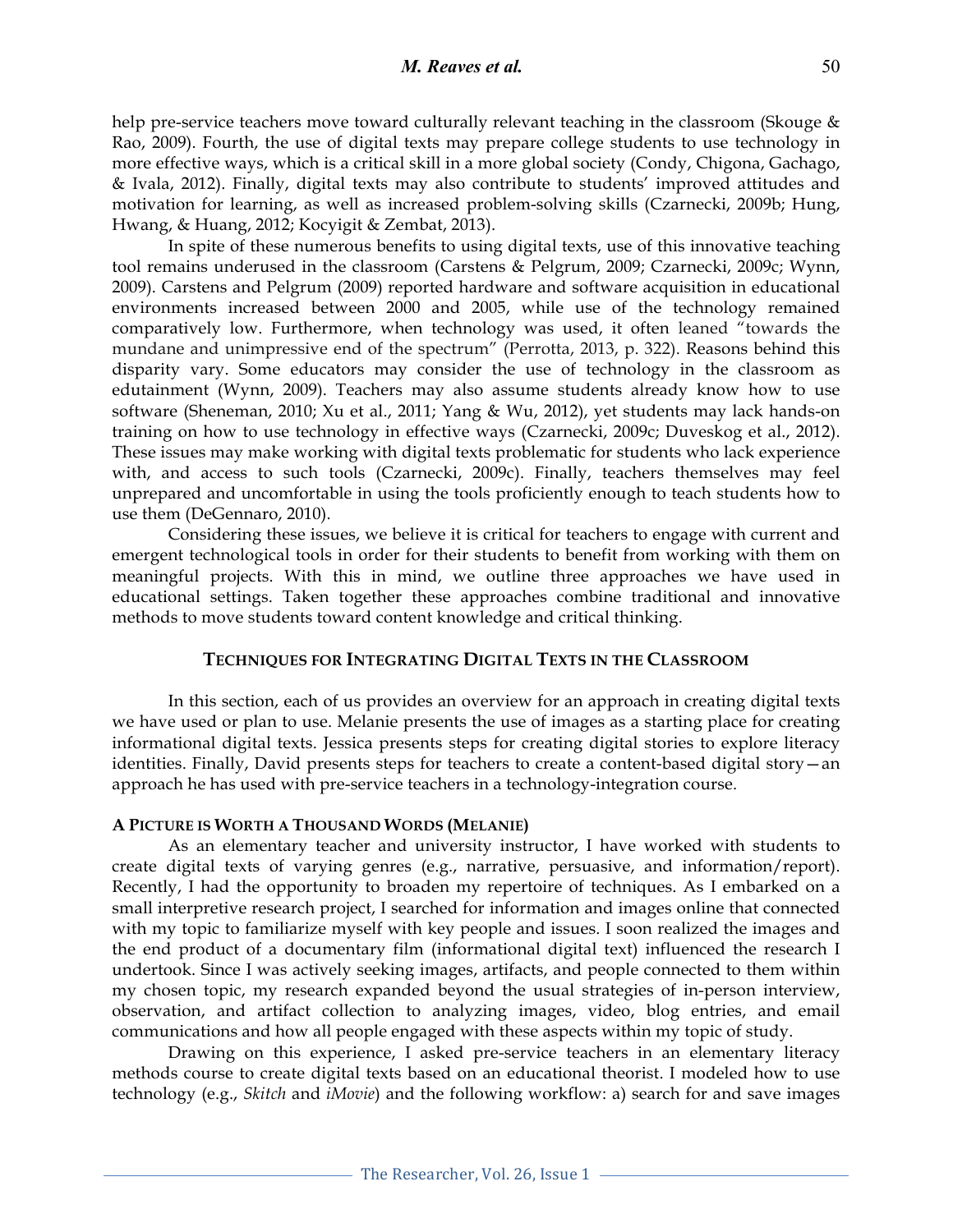## *M. Reaves et al.* 51

from the Internet or books to your computer (see David's section for copyright information), b) organize images into categories appropriate for your topic (e.g., personal background of the theorist, key concepts, application to learning), c) insert images into *iMovie* and add thematic title slides or text slides, and d) record and insert narration and music as appropriate (see Appendix A for a more detailed list of procedures). Pre-service teachers reported they had put just as much or more time into the creation of these digital texts as they would have in writing a traditional essay. I also observed they had deepened their understanding of the particular theorist of focus and how he/she had influenced teaching/learning, and they enjoyed the process!

## **IDENTITY FORMATION THROUGH DIGITAL STORYTELLING (JESSICA)**

During my work as a graduate student and university instructor, I have found digital stories to be a great addition to my courses. I also used a digital story during my master's thesis defense, in which I explained my passion for culturally relevant pedagogy in the classroom, specifically reflecting upon my own literacy identity. Based on this reflexive activity, I decided to pursue critical literacy identity formation for my dissertation research. My goal is to guide adults who are English language learners through digital story creation with the specific focus of how they see themselves as literate members of society. This study is important, because people from diverse backgrounds may struggle to live in a way that embraces their culture over the dominant culture (Eagleton, 2008). By using digital storytelling, individuals who are English language learners can begin to make sense of how they perceive their roles as literate members of society (Skinner & Hagood, 2008).

When creating a digital story to explore identity, I will first ask participants to locate, or take, pictures that represent literacy moments in their lives. Second, they will create reflective journal entries to explore what each picture represents in relation to their identities as literate members of society. Third, they will use the journal entries and pictures to create a storyboard of their imagined digital story. Fourth, they will upload and organize images into a digital text tool (e.g., *Windows Movie Maker* or *iMovie*), as well as create necessary transitions. Finally, they will add music and/or narration, and title, credit, and transition slides. Ultimately, my goal is for the participants to feel a sense of pride and accomplishment in a literacy event, and in so doing, have a better sense of their literate identities.

#### **DIGITAL STORYTELLING IN THE CLASSROOM (DAVID)**

As a university instructor for a technology-integration course for pre-service teachers, I have worked with students on the development of content-based digital storytelling. As part of their course requirements, students develop a digital story plan working from a state content standard and a technology standard based on the International Society for Technology Education (ISTE, 2012). In the plan, students create storyboard slides (see Appendix B) in a linear fashion to outline a three to five minute digital story. Each storyboard slide includes necessary narratives, music, sound effects, visual images, and/or text. I encourage students to use their own media (images, video, music, sound effects), which makes the project more of an authentic learning experience for students. However, I also instruct them how to use media under creative commons license, to avoid legal copyright issues in case they wish to post their digital story on YouTube or other public viewing tools online. Finally, I also inform students how to gain permission from owners of copyrighted media, how to provide proper credit, and how material may be used under *fair use* laws for educational purposes (Fair Use, 2012). In this regard, I require students to include a credits screen at the end of their digital story to give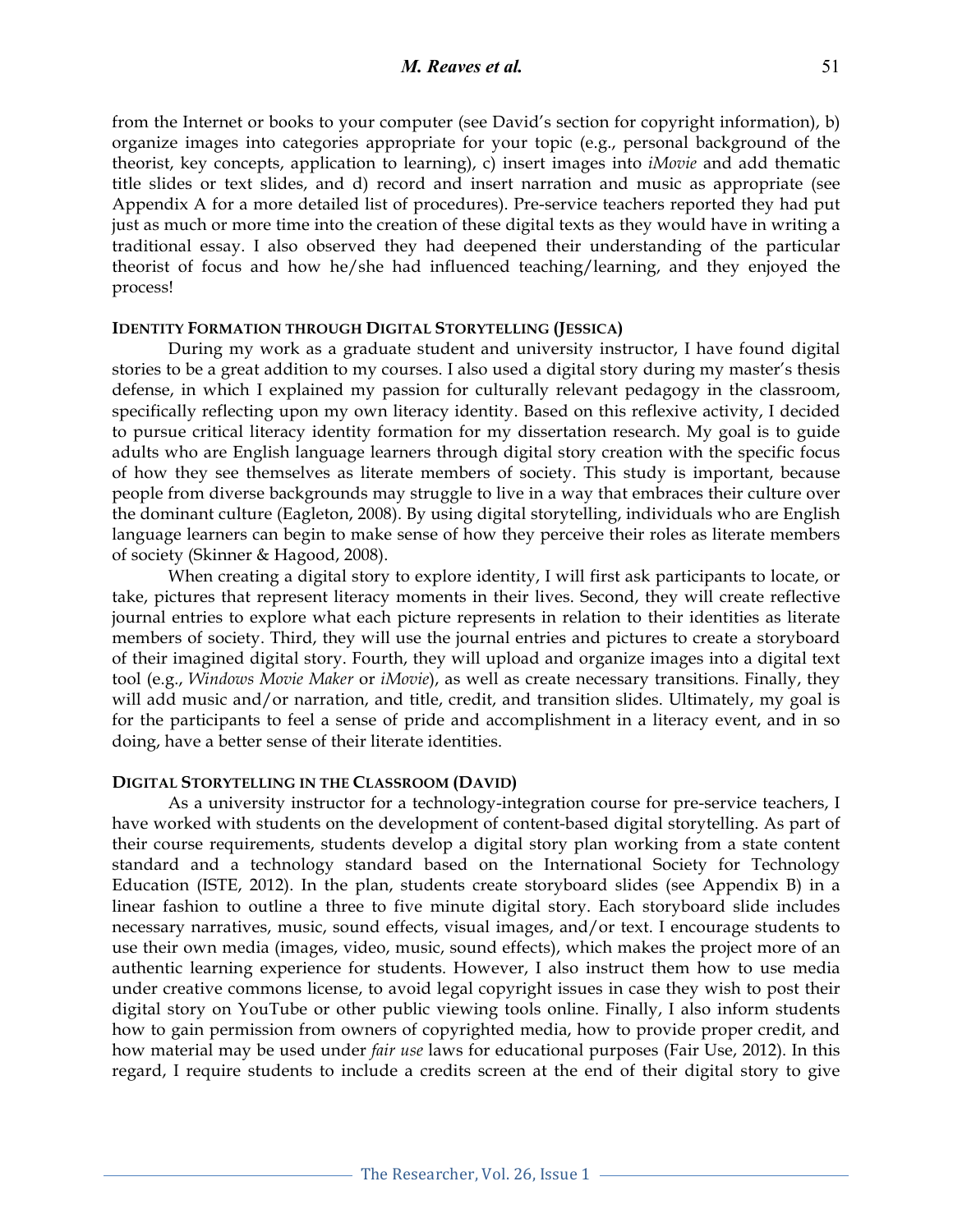proper credit and attribution to visuals and any other media materials, including their original work.

After students develop their digital story plan, I introduce students to common movie making software, such as *iMovie* for Macintosh computers and *Windows Movie Maker* for PC computers. *iMovie* comes installed on most Macintosh computers and *Windows Movie Maker* is a free download for PC users (Get Movie Maker, 2013). Depending on student preference, I work with them on how to use the software of their choice. However, I have found most of my students choose to use *iMovie* due to its intuitive nature. I have included a list of web resources and best practice tips for creating a digital story in Appendix C.

## **IMPORTANCE TO EDUCATION**

Change in any social practice can be complex and influenced by a number of forces (Serrat, 2013), and the slow adoption of digital texts as a learning tool in teaching/learning environments mirrors this aspect of humanity. Yet we know that students in K-12 settings who have worked with digital texts have had increased content knowledge, motivation and engagement, and problem-solving skills (Alvermann, 2011; Czarnecki, 2009b; Hung et al., 2012; Kocyigit & Zembat, 2013; Skouge & Rao, 2009). Furthermore, pre-service teachers' engagement with technology during their programs, may increase the probability they will use it in their own classrooms (DeGennaro, 2010). It may also provide them an opportunity to reflect on their own learning experiences and identify their possible hidden prejudices in order to become a culturally responsive teacher (Condy et al., 2012). Given these findings, we invite teachers in any context to consider digital texts as an important learning tool for their students.

## **REFERENCES**

- Alvermann, D. E. (2011). Moving on/keeping pace: Youth's literate identities and multimodal digital texts. *Yearbook of the National Society for the Study of Education*, *110*(1), 109-128.
- Alvermann, D. E., & Heron, A. H. (2001). Literacy identity work: Playing to learn with popular media. *Journal of Adolescent and Adult Literacy*, *45,* 118-122.
- Carstens, R., & Pelgrum, W. J. (Eds.) (2009). Second information technology in education study: SITES 2006 technical report. *International Association for the Evaluation of Educational Achievement (IEA).* Retrieved from

http://www.iea.nl/fileadmin/user\_upload/Publications/Electronic\_versions/SITES\_2 006\_Technical\_Report.pdf

- Condy, J., Chigona, A., Gachago, D., & Ivala, E. (2012). Pre-service students' perceptions and experiences of digital storytelling in diverse classrooms. *Turkish Online Journal of Educational Technology*, *11,* 278-285.
- Czarnecki, K. (2009a). Chapter 1: Storytelling in context. *Library Technology Reports, 45*(7), 5-8. doi: 10.5860/ltr
- Czarnecki, K. (2009b). Chapter 3: How digital storytelling builds 21st century skills. *Library Technology Reports, 45*(7), 5-8. doi: 10.5860/ltr
- Czarnecki, K. (2009c). Chapter 5: Software for digital storytelling. *Library Technology Reports, 45*(7), 5-8. doi: 10.5860/ltr
- DeGennaro, D. (2010). Grounded in theory: Immersing preservice teachers in technologymediated learning. *Contemporary Issues in Technology and Teacher Education*, *10*, 338-359.
- Duveskog, M., Tedre, M., Sedano, C. I., & Sutinen, E. (2012). Life planning by digital storytelling in a primary school in rural Tanzania. *Educational Technology and Society*, *15*, 225–237.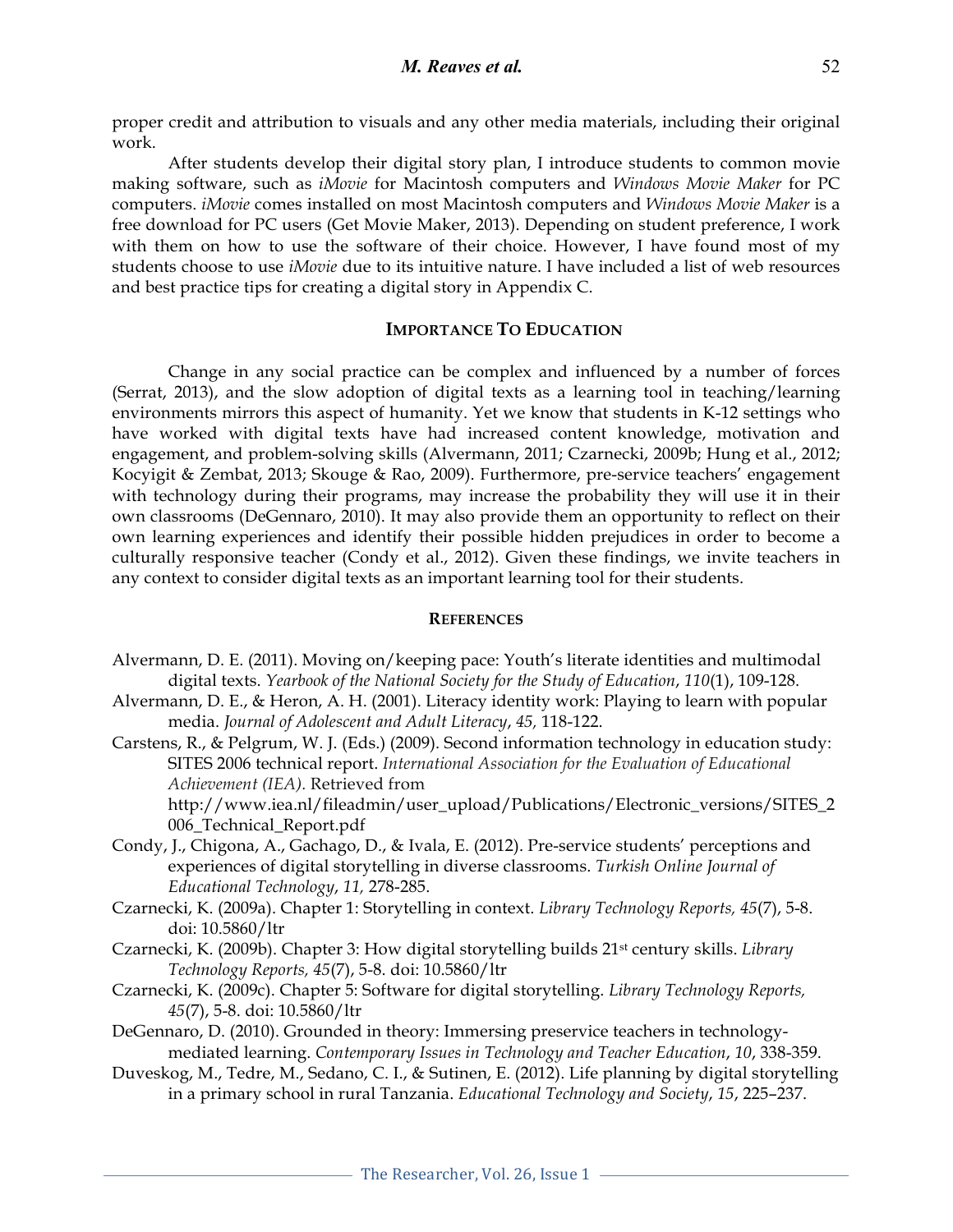- Eagleton, T. (2008). *Literary Theory: An Introduction*. Minneapolis, MN: University of Minnesota Press.
- Fair Use (2012). Retrieved from http://www.copyright.gov/fls/fl102.html
- *Get Movie Maker* (2013). Retrieved from http://windows.microsoft.com/en-us/windows/getmovie-maker-download
- Hung, C. M., Hwang, G. J., & Huang, I. (2012). A project-based digital storytelling approach for improving students' learning motivation, problem-solving competence and learning achievement. *Educational Technology and Society*, *15,* 368–379.
- ISTE (2012). Retrieved from http://www.iste.org/standards/standards-for-teachers
- Kocyigit, S., & Zembat, R. (2013). The effects of authentic tasks on preservice teachers' attitudes towards classes and problem solving skills. *Educational Sciences: Theory and Practice, 13,*  1045-1051.
- Malita, L., & Martin, C. (2010). Digital storytelling as web passport to success in the  $21^{st}$ century. *Procedia Social and Behavioral Sciences*, *2,* 3060-3064.
- Perrotta, C. (2013). Do school-level factors influence the educational benefits of digital technology? A critical analysis of teachers' perceptions. *British Journal of Educational Technology, 44*, 314–327. doi:10.1111/j.1467-8535.2012.01304.x
- Serrat, O. (2013). *Theories of change*. Manila: Asian Development Bank.
- Sheneman, L. (2010). Digital storytelling: How to get the best results. *School Library Monthly, 27*(1), 40-42.
- Skinner, E. N., & Hagwood, M. C. (2008). Developing literate identities with English language learners through digital storytelling. *The Reading Matrix*, 8(2), 12-38.
- Skouge, J. R., & Rao, K. (2009). Digital storytelling in teacher education: Creating transformations through narrative. *Educational Perspectives*, *42*(1), 54-60.
- Wynn, J., (2009). Digital sociology: Emergent technologies in the field and the classroom. *Sociological Forum*, *24,* 448-456.
- Xu, Y., Park, H., & Baek, Y. (2011). A new approach toward digital storytelling: An activity focused on writing self-efficacy in a virtual learning environment. *Education Technology & Society, 14*(4), 181-191.
- Yang, Y. C., & Wu, W. I. (2012). Digital storytelling for enhancing student academic achievement, critical thinking, and learning motivation: A year-long experimental study. *Computers & Education, 59*, 339-352.

## **APPENDIX A**

## **Steps to Creating a Digital Text Beginning with Images**

(using a Macintosh computer and *iMovie* as the project creation tool)

- 1. Determine a topic.
- 2. Search for images connected with your topic: Conduct a search for images (still/video) that you like or that you think are interesting using *Google Images*, books, or magazines (if using books/magazines, scan images and save to your computer).
- 3. Save images/videos to your computer.\*
	- a. For still images found online, use "Skitch," an image capture program that is a free download at this site: http://evernote.com/skitch/. The nice thing about this program is you can capture the image exactly as you want (as little or as much) and you can mark it up (add text, symbols, shapes) to emphasize things you think are important. There are quite a few tutorial videos you can access for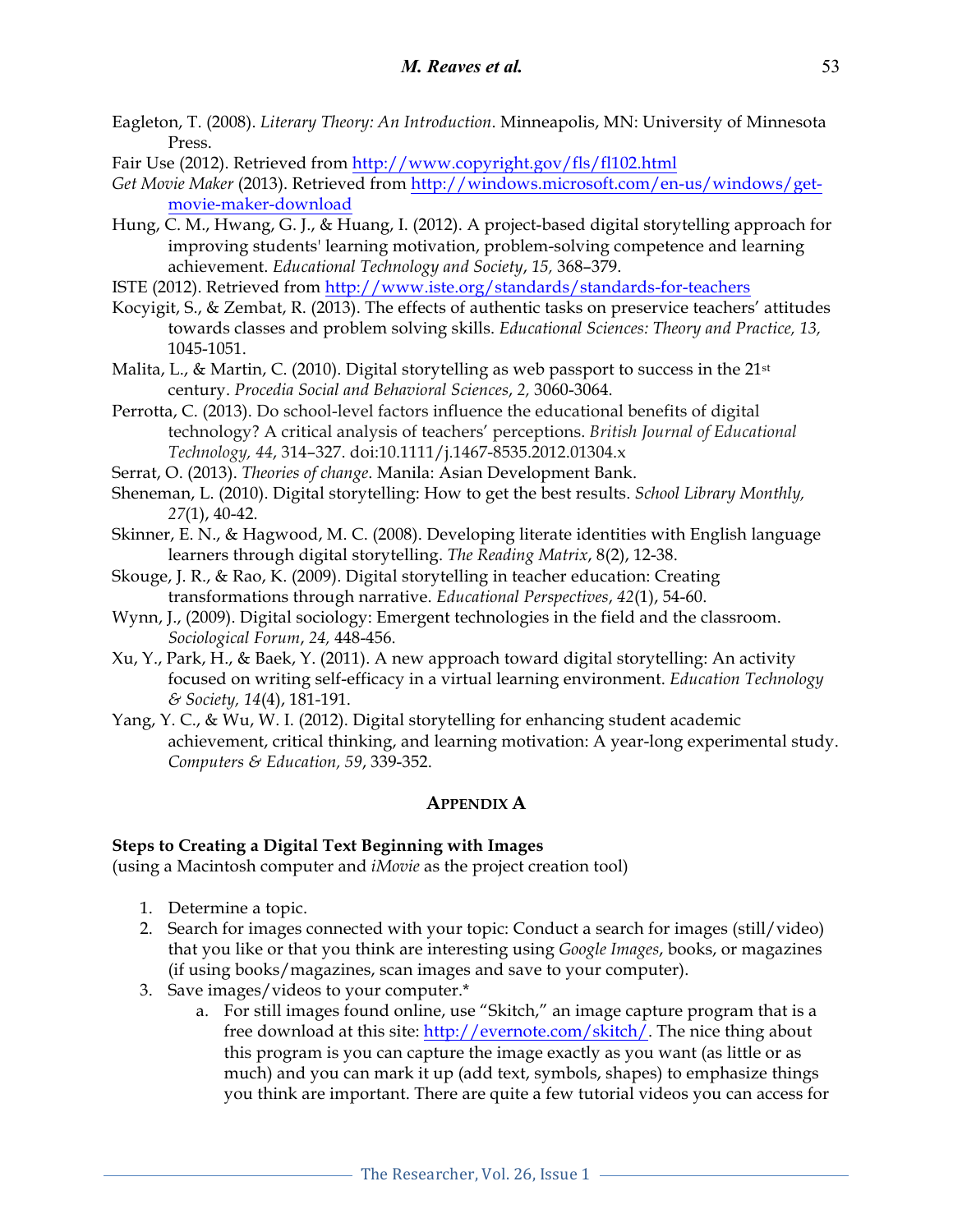how to use this program, such as this one:

http://www.youtube.com/watch?v=NzrCgvX4-Ok. However, here I list the basic steps to capturing and saving an image from your screen to your computer:

- i. Click the Skitch icon.
- ii. In the upper left corner click "Snap." Crosshairs will appear.
- iii. Place the intersection of the crosshairs on the left corner of the image where you would like it to start, then click/drag to the bottom right corner and lift your finger. Skitch will automatically "snap" a picture.
- iv. Make any markups you want to make to the image (circles, arrows, text, etc.)
- v. In the left corner of the window, click the down arrow near the gear icon. A menu of options appears. Click "export."
- vi. In the window that pops up, name your image in the blank space next to "Export As" and choose a place to save it on your computer. The default export format will most likely be "jpg." However, if you click that option, more options will appear.
- vii. Now your image is saved with markups in a folder on your computer. You can decide how to organize your images as you go or just save them all in one folder and organize them later.
- viii. Continue to save images until you think you may have enough or you have exhausted the search.
- b. Saving videos may be a bit more involved. Since I completed the projects above, the program I used for saving a video found online is obsolete. However, here is a link to several other options. Most will have good tutorials to show you how to download the software and use them: http://www.makeuseof.com/tag/18-freeways-to-download-any-video-off-the-internet/ and http://www.real.com/realdownloader.
- 4. Creating Topic Categories: Once you have many images saved, print them out (for videos you can open them, pause them, then use Skitch to make a still image) or search through them on your computer to determine what category each image may fit into regarding your topic. For example, if you are creating a digital texts about theorists, you may have images for what they looked like, where they lived, where they went to school, and/or to illustrate key concepts they put forth (e.g., pictures, diagrams, concept maps, clips of experts talking about their work).
- 5. As you organize your images, make note of any categories you believe might be absent or in need of additional images and locate images to fill in the gaps.
- 6. Once you believe you have enough images saved and organized, create a Word document to record information about your topic (some prefer different documents for each category).
- 7. Begin to search for information. As most researchers do, this may include a number of different sources (articles, web sites, videos, books). Depending on your topic and your method of searching for information, you may want to work on one category at a time or multiple categories at the same time.
- 8. Use a system you are comfortable with to collect information so you can synthesize it for the digital text you will create. This part will be individualized for the person creating the texts. If you are working with students who are creating texts, you may model different strategies for recording information, including instructions on citation of sources.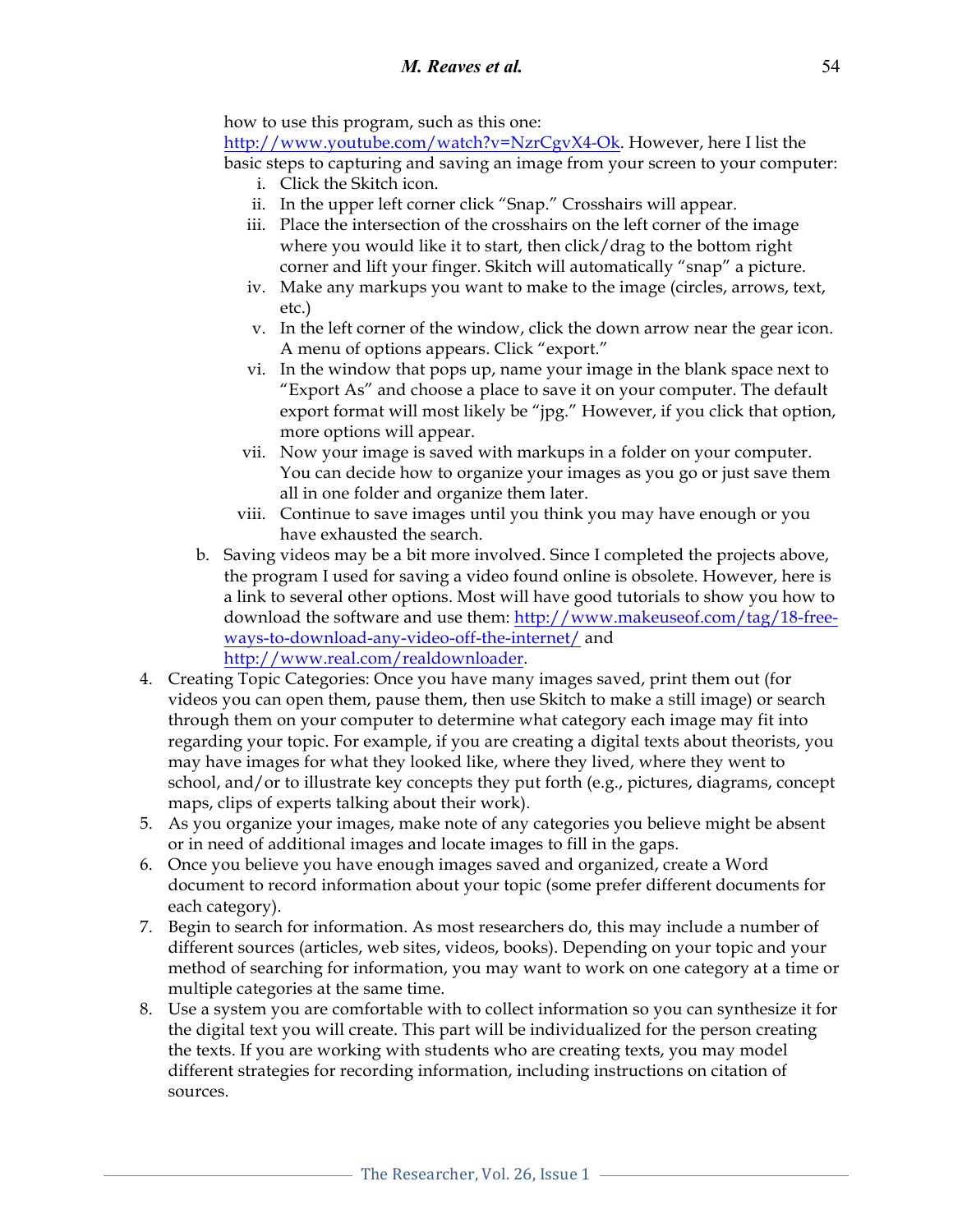- 9. For each category, write the narration you, or someone of your choosing, will record for your digital text.
- 10. Record your narration. It is up to you to determine the size of chunks of text you want to record on one audio file. There are a few options I have used for this step:
	- a. Use a digital voice recorder. Following the directions that come with your recorder, download the audio files to your computer. You may want to Google "What types of audio files are supported by iMovie (year)?" to be sure, but I have never had a problem with MP3s.
	- b. Or, use iMovie's voice recording function (this can only be used once you have put your images into iMovie). Click the clip you want to "voiceover," then click the microphone icon and record after the countdown. It is important here that the image(s) you choose be long enough for recording your audio. Although I won't be giving you step-by-step instructions for using iMovie, there a number of great tutorials online on how to use that program, such as: http://www.bgsu.edu/downloads/cio/file85783.pdf and http://video.about.com/desktopvideo/Slideshow-in-iMovie.htm.
- 11. Determine the flow of your digital text. Here you may want to use a storyboarding technique or simply write down the order of the categories.
- 12. Create an iMovie (following tutorials/instructions based on the year of your program). Things you may want to consider include creating title slides for the beginning and end as well as between sections, using transitions, and importing music and the audio files you created for narration.
- \*Note on Copyright: Since you are capturing images that often fall under copyright laws, be sure not to overstep the "fair use" practices, which can be found here: http://www.copyright.gov/fls/fl102.html.

# **APPENDIX B**

*Storyboard Slide* 

Slide #\_\_\_\_\_

| Narration:  | Media:                   |
|-------------|--------------------------|
|             |                          |
|             |                          |
|             |                          |
|             |                          |
|             |                          |
|             |                          |
|             |                          |
|             |                          |
| Transitions | <b>Estimated Timing:</b> |

# **APPENDIX C**